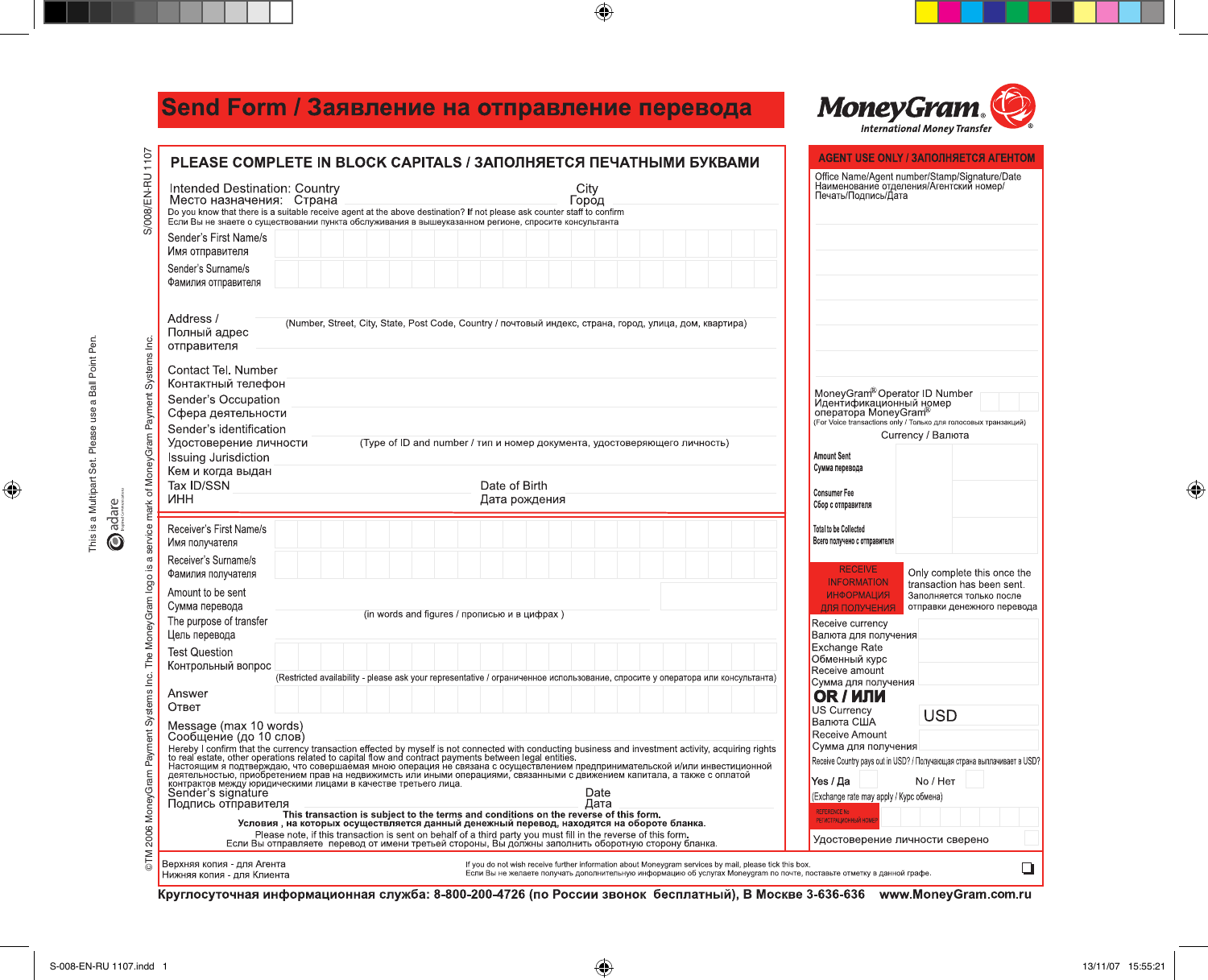If you are sending on behalf of a third party, please complete the following information on that person or organisation:<br>Если Вы отправляете средства от имени третьей стороны, внесите в данную форму сведения, касающиеся т лица или организации:

 $\bigoplus$ 

| Name<br>Имя                                                                                                                                                         | (Print first and last name or name of organisation /<br>впишите печатными буквами имя и фамилию физического лица или наименование организации) |                                  |  |  |  |  |
|---------------------------------------------------------------------------------------------------------------------------------------------------------------------|------------------------------------------------------------------------------------------------------------------------------------------------|----------------------------------|--|--|--|--|
| Address<br>Адрес                                                                                                                                                    |                                                                                                                                                |                                  |  |  |  |  |
|                                                                                                                                                                     | (Number, Street, City, State, Postcode, Country / почтовый индекс, страна, город, улица, дом, квартира)                                        |                                  |  |  |  |  |
| For individual:<br>Для физических лиц:                                                                                                                              |                                                                                                                                                |                                  |  |  |  |  |
| Date of Birth<br>Дата рождения                                                                                                                                      |                                                                                                                                                | Occupation<br>Сфера деятельности |  |  |  |  |
| For organisation:<br>Для организаций:                                                                                                                               |                                                                                                                                                |                                  |  |  |  |  |
| Type of business<br>Вид деятельности                                                                                                                                |                                                                                                                                                |                                  |  |  |  |  |
| Social Security # or Tax ID # (US citizen, resident or business)<br>Номер свидетельства социального страхования или индивидуальный<br>номер налогоплательщика (ИНН) |                                                                                                                                                |                                  |  |  |  |  |

 $\bigoplus$ 

⊕

 $\bigoplus$